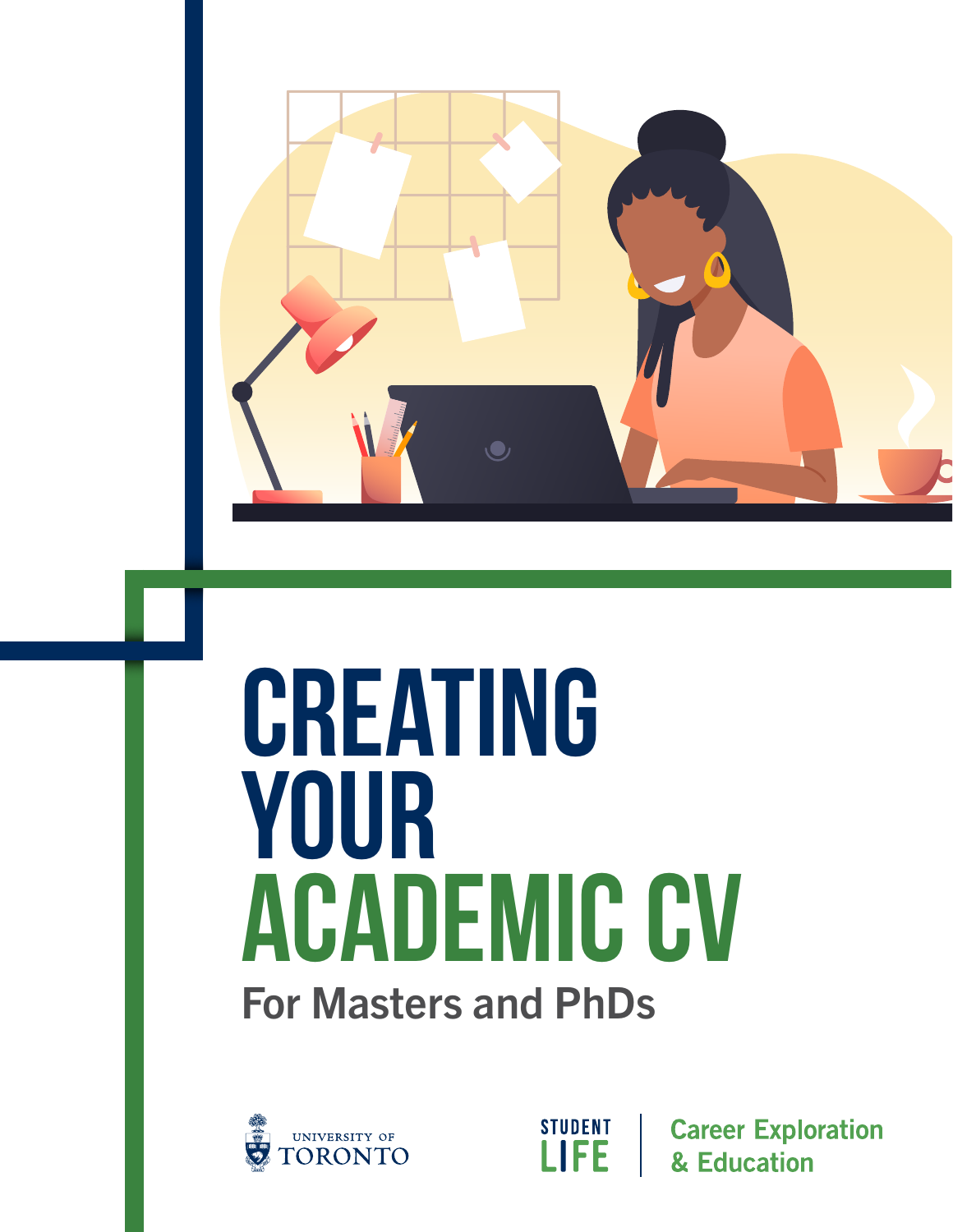## **CONTENTS**

| Honours and awards <b>constructed</b> and a construction of the construction of the Honours and awards |
|--------------------------------------------------------------------------------------------------------|
|                                                                                                        |
|                                                                                                        |
|                                                                                                        |
|                                                                                                        |
|                                                                                                        |
|                                                                                                        |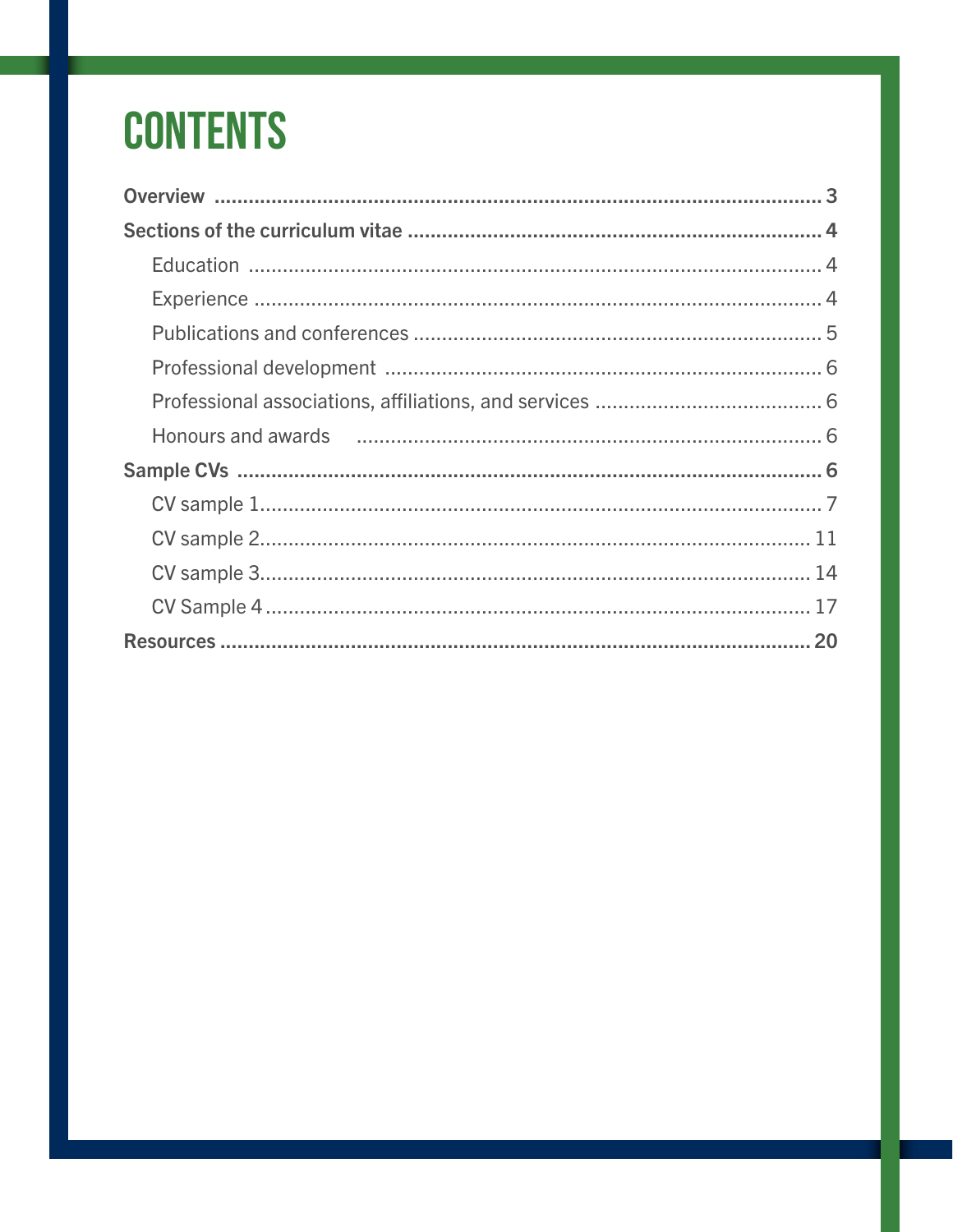## <span id="page-2-0"></span>**Overview**

A curriculum vitae (CV) provides a complete profile of your professional and clinical experience, academic achievements, publications, and scholarly interests, as well as skills developed through academic degrees and related teaching or research experience. The length of a CV is determined by the relevant content it contains and does not have a set page count. As your profile develops over time, the CV grows in length, serving as a comprehensive record of your scholarly and professional progress and history.

While there are certain basic style rules, you may in fact have several different versions that you use for different types of positions: clinically-focused, teaching-focused or research-centred. Furthermore, your CV will always be a work in progress, and as you add items to various categories or add new categories of accomplishment, you may find yourself making substantial changes to its overall format and style.

Keep in mind certain visual and layout rules:

- Do not use a font that is too small or difficult to read nothing smaller than 11 points.
- Avoid using multiple fonts; instead, use white space to separate the categories and to highlight the distinct areas your CV covers.
- Use a consistent style or format for headings and subheadings.
- Ensure that your name appears in the header or footer of each page, along with a page number.

Every CV will include information found under standard headings such as education, professional experience, teaching and research experience, publications, academic administrative experience, professional development, and professional memberships. However, there are additional headings that may be discipline specific. It is important to tailor your CV to the position in question, and to individualize it for each job application.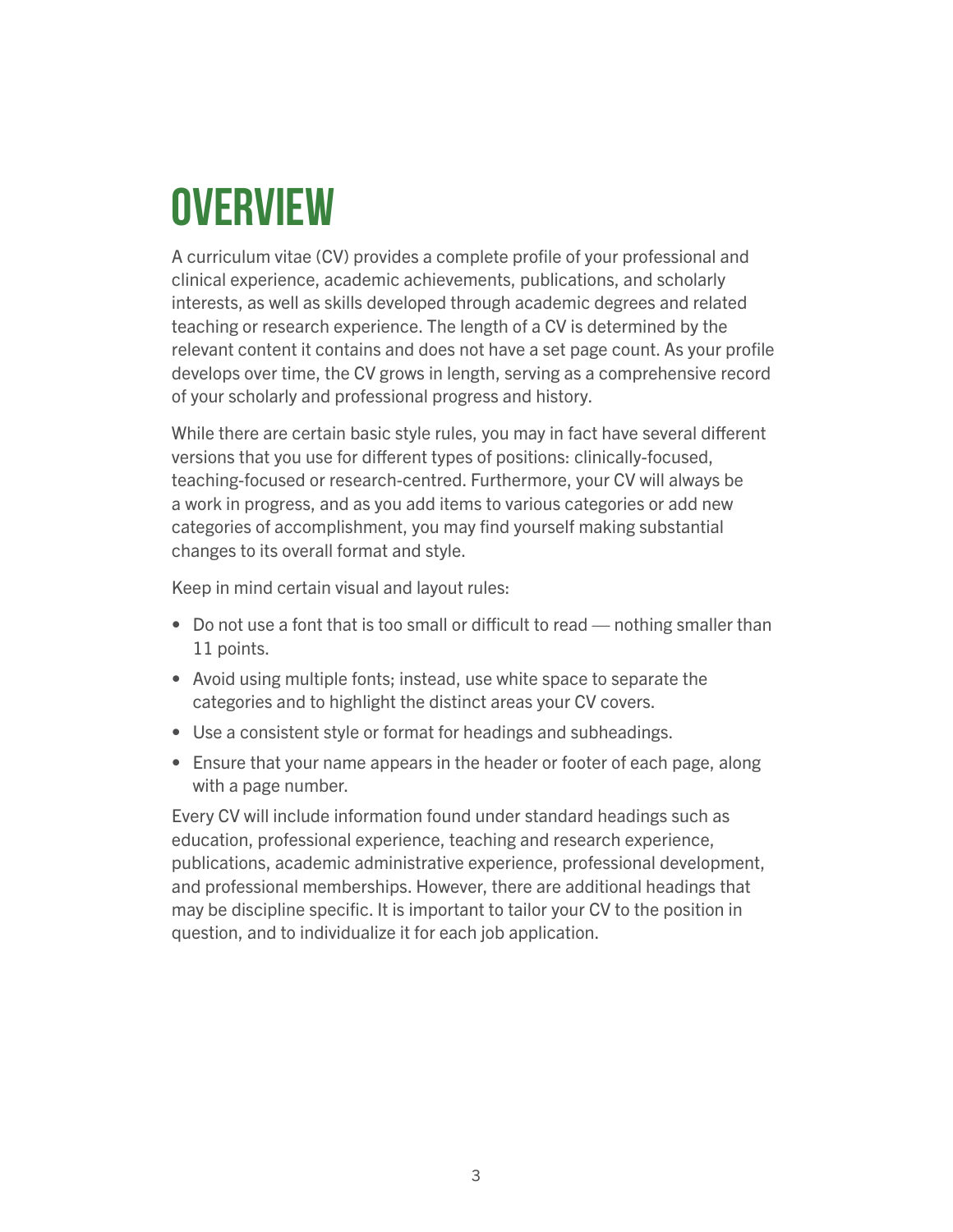## <span id="page-3-0"></span>**Sections of the curriculum vitae**

The following categories may all appear on a CV, although you may pick categories that are most appropriate to disciplinary conventions and your experience. When organizing information within each category, remember to list your information starting with your most recent experience. The first section of any CV always begins with your contact information. Your name, home address, work or office address if you have one, e-mail address, and phone number should all appear at the top of your CV.

## Education

Your academic history appears in this section. Begin this section by listing your most recent degree first, then the institution name. Information on secondary fields of specialization (where applicable) can also be included in this section, since they suggest your vision, the diversity of your work, and a corresponding breadth of teaching ability. This section is usually the first section of your CV if you have limited professional practice/clinical experience. If you have significant professional practice/clinical and teaching experience, these sections will appear first on the CV followed by the education section.

## **Experience**

This category may be presented in varying ways: clinical or professional experience; research experience; teaching experience; and academic administrative experience. It is important to note that the order of the sub-sections within the main experience section change depending on the focus of the position you are applying to, as well as the amount of experience you have in each area.

*Professional experience* — Your varied professional experiences and related roles (e.g. pharmacy technician, clinical rotations, graduate assistant, teacher assistant, research assistant, curriculum and assessment project member, etc.) should

be included in this section of the CV. It is helpful to include a brief description of your role especially if you have multiple areas of responsibility.

- *Teaching experience* List all relevant teaching experience, including assistant professorships, instructorships, guest lecture, or facilitator roles. Include the course title, the department name and institution name, your title, and the date for each experience. It is recommended that you indicate the level of each course you are teaching, (i.e. undergraduate or graduate level course), and a brief description of your role, such as conducting lectures, developing curriculum, course coordinator, etc. If you have limited teaching experience, you may wish to incorporate your teaching experience into your professional experience section, rather than having it as a separate category.
- *Research Experience*  This section includes all research related experience such as research projects, research assistantships or research associate roles. It is recommended that you provide a brief description of your research work including who you collaborated with. If you have held dual roles involving both clinical and research duties (e.g. Research and Clinical Pharmacist), these roles may either be incorporated in the professional experience section of your CV or may remain in this section depending on the amount of research experience you have.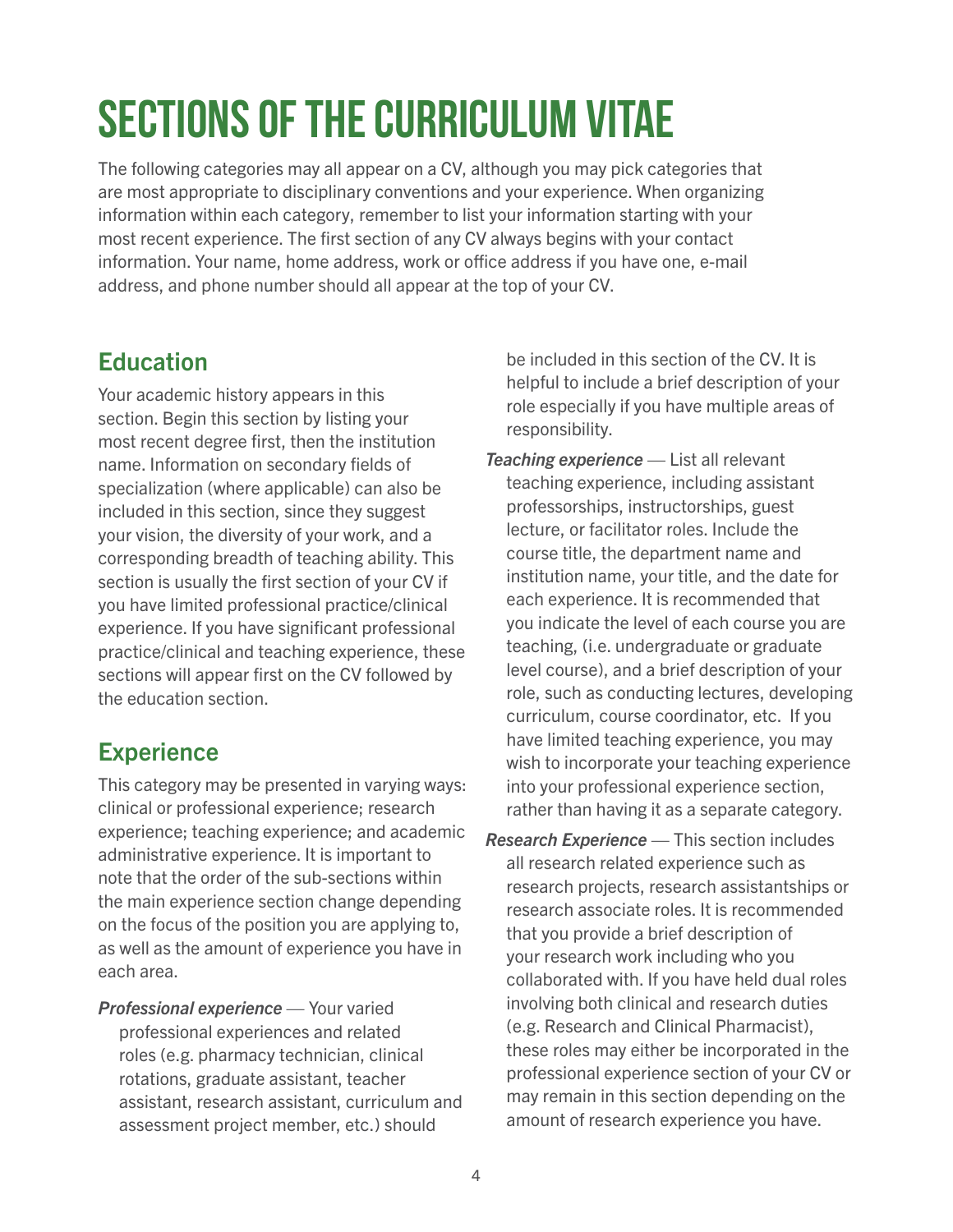<span id="page-4-0"></span>*Academic and administrative experience* — Many faculty appointments involve some administrative and committee work, and this section can demonstrate to a hiring committee that you will be able to fulfill any commitments of this nature. It is very useful therefore to list any administrative experience you may have. Committee work for your Faculty — including participation on a hiring committee as a graduate student, and membership on academic councils. Additionally, if you have done administrative work for any association or have held positions within a graduate student union, committee, or government this experience can be listed in this section. Any editorships at journals can appear here as well, along with conferences you helped organize.

### Publications and conferences

The manner in which you order and present your publications varies from discipline to discipline and it is important to consult with your department for best practices. There are a variety of sub-sections that can be used in organizing this section to showcase the type and status of each publication, such as, peer-reviewed, non-peer reviewed, works submitted and works in progress, reports, conference papers, posters, presentations and proceedings.

- *Peer-reviewed publications*  These are papers that have been reviewed by a community of experts in a given field prior to the work being submitted for publication.
- *Non-peer reviewed publications*  These are papers that have not been reviewed by a group of experts prior to publication.
- *Works submitted and works in progress*  Works submitted and works in progress, demonstrate your engagement with your field, the currency of your research, and your desire to publish. If you have submitted a

work but it has not yet been accepted, list the title and the journal or press; if you are currently completing a work that you intend to publish, cite it as a work in progress.

- *Reports*  Scholarly reports can also be included in the publications section of your CV as a way of illustrating your written work.
- *Conference papers, posters, presentations and proceedings* — It is important that you separate conference papers and presentations from published works. An appropriate method of organizing your conference listings would be to include a subcategory for papers, posters, presentations and proceedings at scholarly conferences or academic conventions, and a subcategory for public lectures, if you have given any. If you have given only one or two of each type of paper, poster or presentation, it may be better to group them together than to create multiple categories.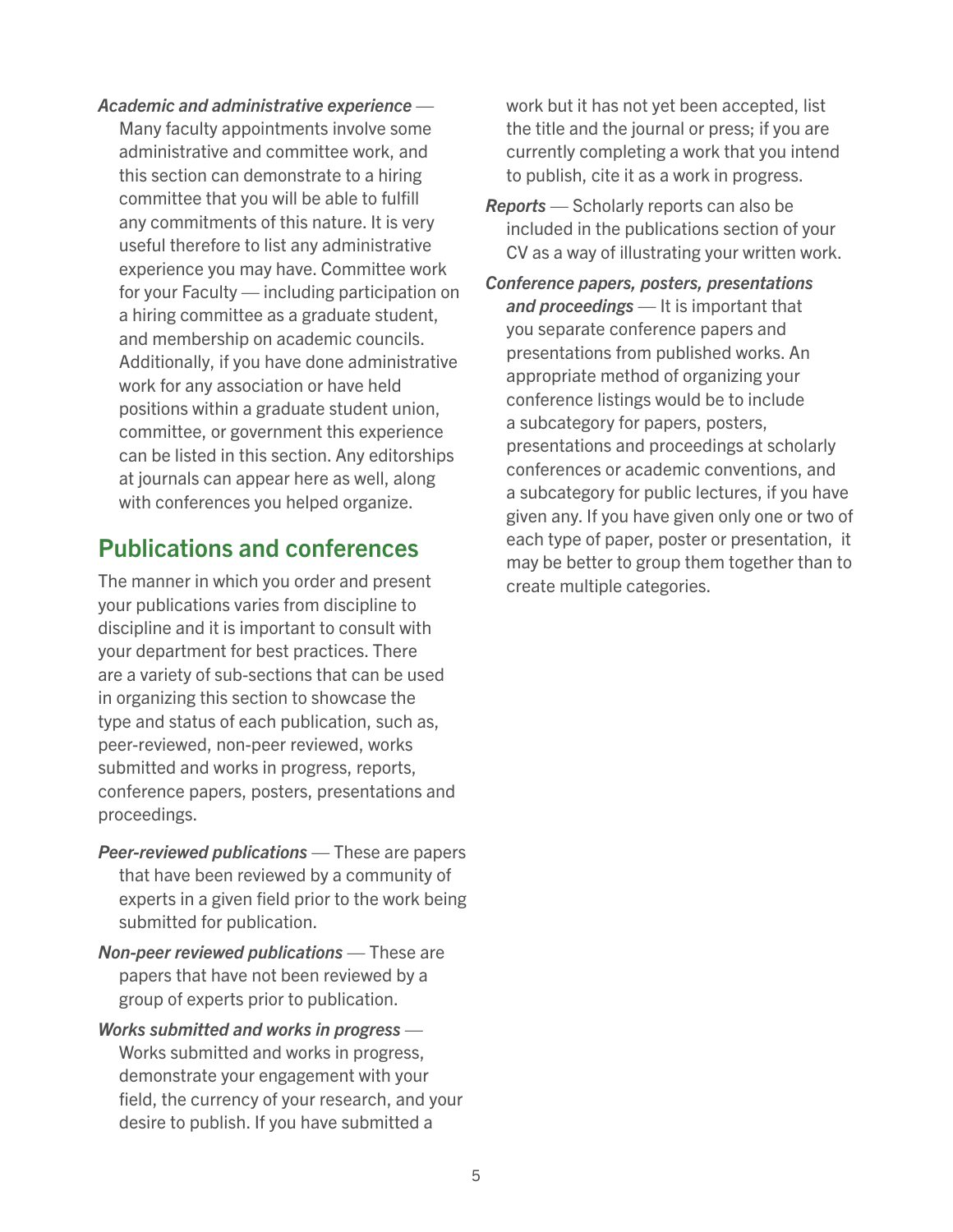## <span id="page-5-0"></span>Professional development

This section includes all courses, workshops, certifications, and field specific tutorials or qualifying programs.

### Professional associations, affiliations, and services

This section includes all relevant professional affiliations and work and service associated with these organizations.

### Honours and awards

This is where you can highlight the fellowships, scholarships, or other honours and awards you have received that are relevant to your discipline and the position that you are applying to. If the honour or award will not be familiar to those who read your CV, it is acceptable to include a brief line below the honour or award name that explains what the award is for or its primary criteria. The dollar value of the honour or award may also be included in your CV and can be based on the amount, prestige of the award and level of importance within your field. This section may also follow your education section rather than being place towards the end of your CV. Again, this is dependent upon the relevancy of the honour or award to the role you are applying to.

## **Sample CVs**

In the pages that follow, you will find four CV samples which demonstrate the various formats one's CV may take depending on level of professional, teaching and research experience. These samples are intended to be used as a reference point as you begin to develop or revise your own documents.

Upon completing your CV, it is important to have it reviewed by colleagues in your field to ensure that your document follows the appropriate conventions and best practices within your field.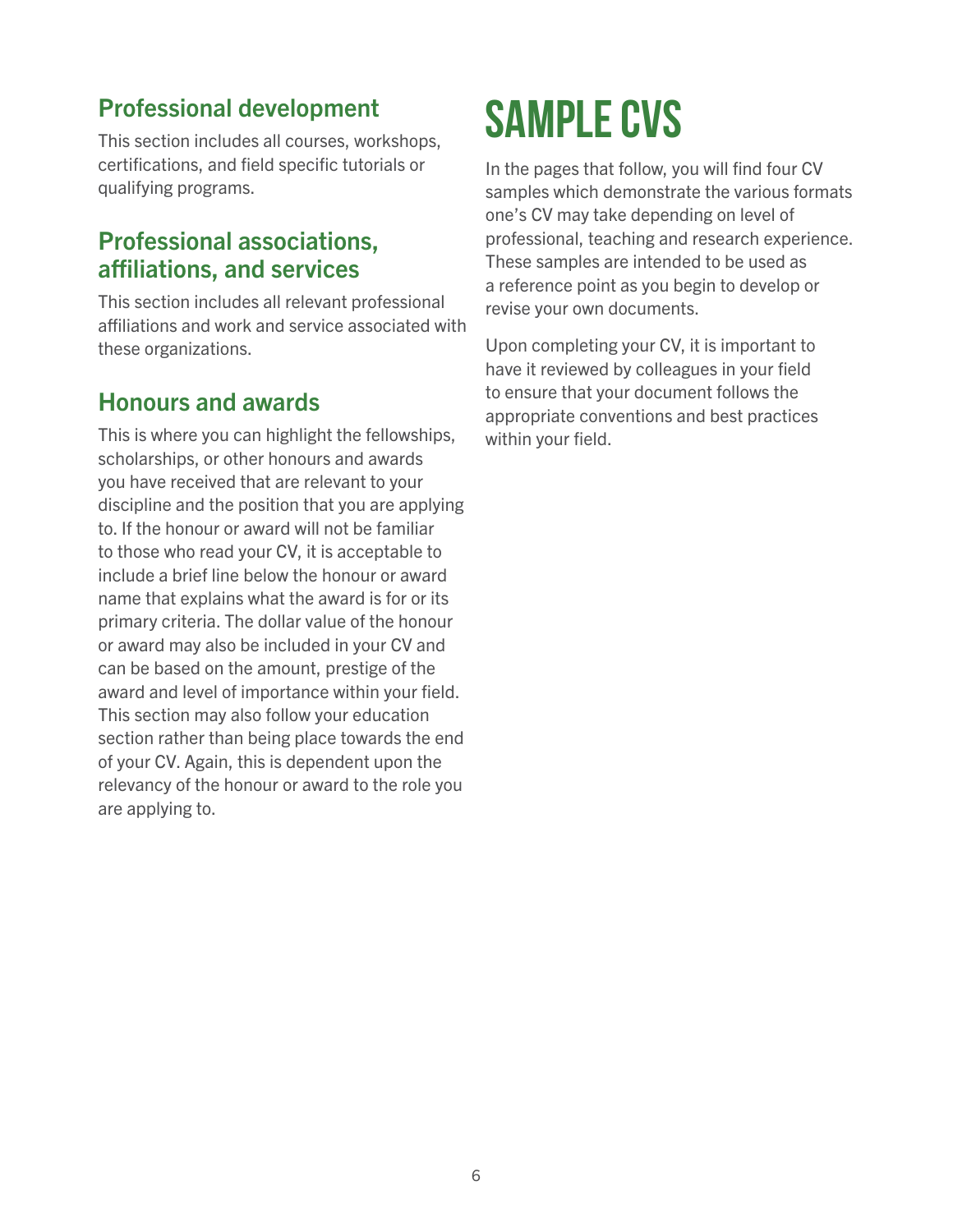## **Sanjana Singh**

<span id="page-6-0"></span>567 Toronto Street ·Toronto, ON M4Y 2T9 Canada · Tel: (416) 123-4567 · email: s.singh@utoronto.ca

#### **EDUCATION**

**Doctor of Pharmacy,** University of Toronto 2020 **Hospital Pharmacy Residency,** The Toronto Hospital 2018 **Bachelor of Science in Pharmacy, University of Toronto 2016** 2016

#### **PROFESSIONAL EXPERIENCE**

Mount Sinai Hospital, Toronto, ON

- Dispense drugs to healthcare professionals, according to written prescriptions using medication input software which resulted in accurate patient medication administered
- Counsel patients and explain drug interaction and side effects to patients which ensure continued patient safety
- Maintain safe storage of all pharmacy inventory by performing daily label checks to prevent inventory loss
- Order supplies based on daily demand which contributed to a waste reduction of 50%

#### **Staff Pharmacist** Oct. 2018 — Aug. 2019

The Toronto Hospital Pharmacy, Toronto, ON

- Maintained computer records of all drugs dispensed which included a database of over 100,000 clients
- Liaised with HPB to ensure all safety standards were being adequately met
- Reviewed individual health records to check for inconsistencies, reducing patient error
- Communicated with doctors and patients providing medication consultation and pharmacotherapy which provided an array of medical treatment options

#### **Doctor of Pharmacy Clerkships**

Glaxo Canada Incorporated—Drug Information Department, Mississauga, ON March 2019

- Fostered a collaborative relationship with external stakeholders to discuss portfolio with patients and medical community, ensuring that local codes of practice, guidelines and laws were met to the strictest of requirement
- Designed and developed strategic communication plan for therapeutic portfolio alongside hospitals, specialist, and health care professionals, resulting in one successful private-public partnership with Excellent Hospital

Health Economics Research—Pharmacoeconomics Research, Secaucus, N.J. February 2019

- Collaborated and coordinated with 6 global health economic organizations to support economic analysis of reimbursement for new and existing products, leading to a final research report on company viability presented to the Board of Directors
- Designed and reviewed health economic outcomes research studies to ensure study designs met the ethical standards of over 10 American institutions and 3 Canadian hospitals

**Staff Pharmacist** State Sept. 2019 — Present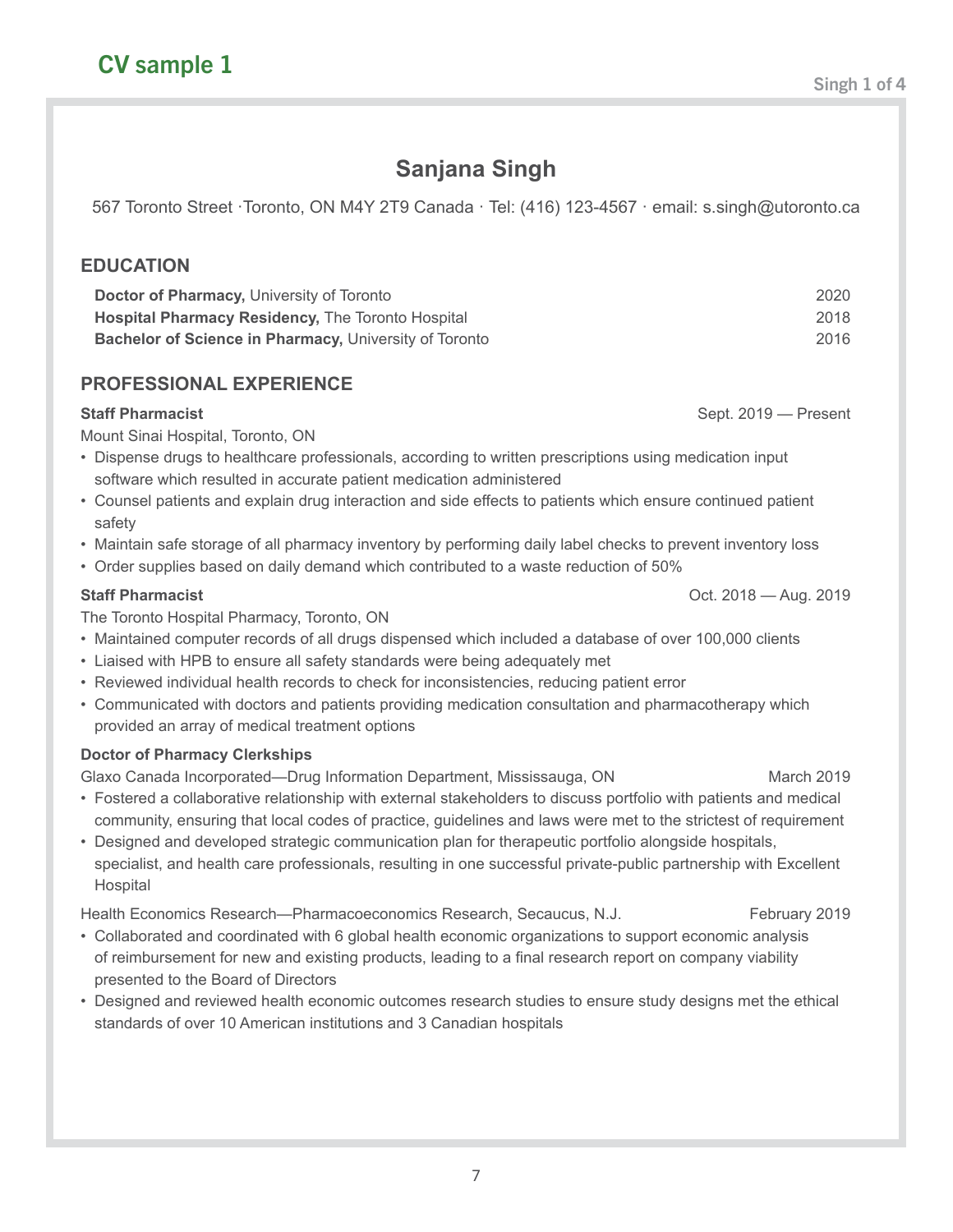8

Sunnybrook Health Sciences Centre—Palliative Care Unit & Critical Care, Toronto, ON January 2019

- Translated the necessary mathematical calculations needed to have proper drug and supplies for chemotherapy procedures, which led to tailored treatment plans for over 30 patients
- Maintained electronic and hard copies of over 100 patients and clinic record to ensure patient confidentiality

The Toronto Hospital—Infectious Diseases & General Disease, Toronto, ON December 2018

- Implemented and evaluated the Infection Prevention and Control strategies to manage outbreaks, resulted in a high pass from the Department of Health and Services; making hospital eligible for additional funding of \$30,000 for further research into disease prevention
- Facilitated and delivered 7 education seminars to health care providers on strategies to prevent the spread of infectious disease within clinic settings, scoring an average of 88% on seminar satisfaction of new knowledge gained

Wellesley Hospital—General Medicine/HIV, Toronto, ON November 2018

- Monitored clinical pharmacy patient care HIV programs to improve patient care through cross-analysis of the program's post-evaluation surveys using SPSS; final results were disseminated to the Director of HIV Programs Initiatives, informing current strengths, and opportunities of program design
- Facilitated and lead drug information and education to medical staff and patients, which led to 4 weekly presentations, supporting the hospital's teaching values of teaching, learning and innovation
- Family and Community Medicine—General Medicine, Mississauga, ON October 2018
- Compounded and dispensed prescribed pharmaceutical products, ensuring accuracy dosage in a highvolume clinic with an average of 50 patients daily
- Consulted and recommended over the counter and behind the counter products for health-related issues, ensuring client's health was prioritized by describing contra-indications, adverse effects, drug interactions and dosage

Ottawa General Hospital—HIV Research, Ottawa, ON September 2018

- Identified and implemented drug therapy where positive pharmacoeconomic impact could be reached to ensure target programs and medication use were aligned with the Pharmacy and Therapeutics committee's target goal of providing sustainable patient care
- Coordinated with case managers, behavourial health therapist and supporting staff to ensure patients' medication regimens were in alignment with the federal laws and regulations of the Food and Drugs Act and Regulations of Canada

#### **Staff Pharmacist** 2019 — Present

Mount Sinai Hospital, Toronto, ON

- Dispense drugs to healthcare professionals, according to written prescriptions using medication input software
- Counsel patients and explain drug interaction and side effects to patients which ensure continued patient safety
- Maintain safe storage of all pharmacy inventory by performing daily label checks to prevent inventory loss
- Order supplies based on daily demand which contributed to a waste reduction of 50%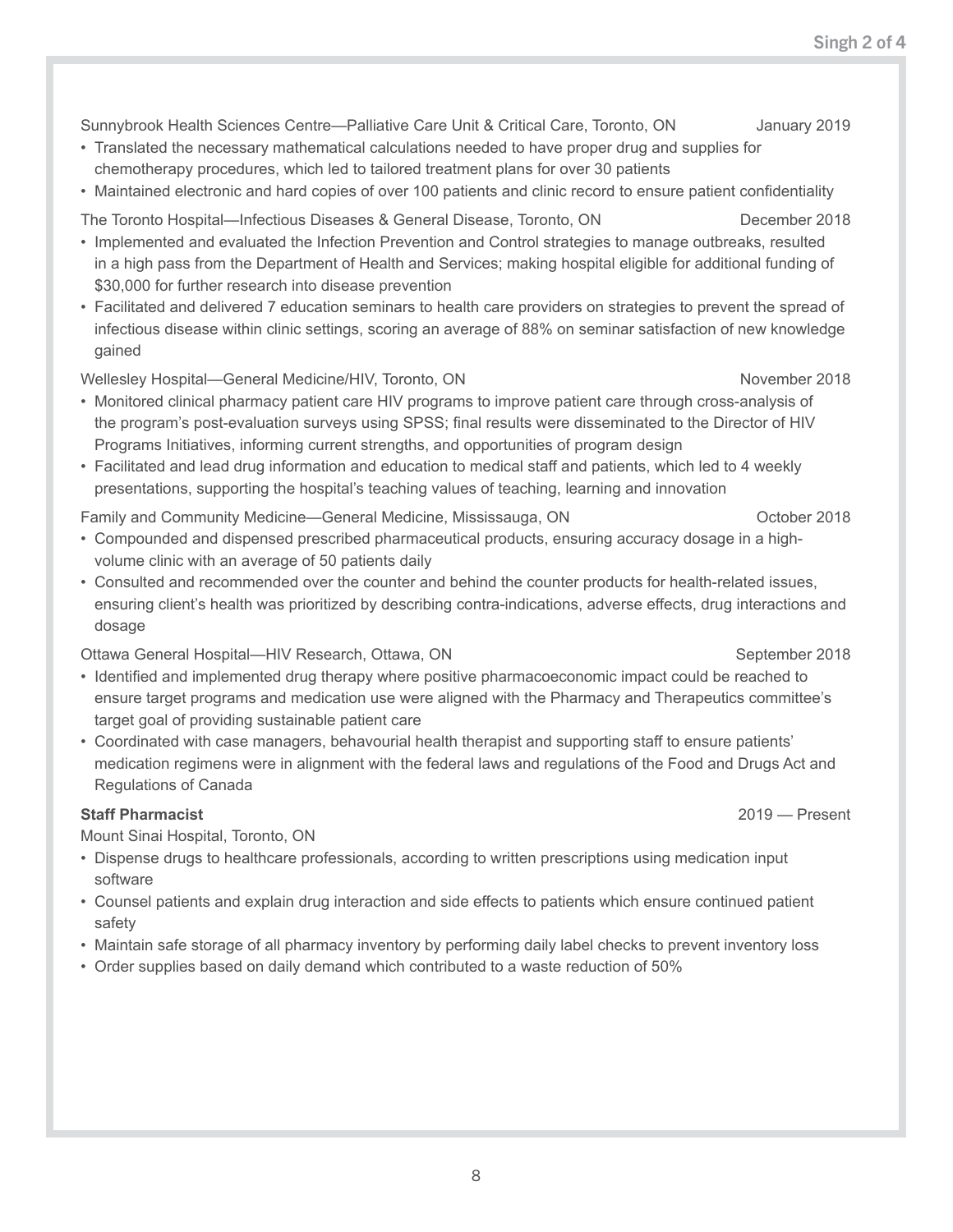9

## The Toronto Hospital Pharmacy, Toronto, ON

- Maintained computer records of all drugs dispensed which included a database of over 100,000 clients
- Liaised with HPB to ensure all safety standards were being adequately met
- Reviewed individual health records to check for inconsistencies, reducing patient error
- Communicated with doctors and patients providing medication consultation and pharmacotherapy which resulted in an array of medical treatment options

#### **Pharmacy Student, Ottawa Civic Hospital, Ottawa, ON 2018** 2018

• Assisted Staff Pharmacist by researching interaction effects that was presented at the Pharmacist Association Conference to over 300 Ontario pharmacists

**Staff Pharmacist** 2018 — 2019

- Explained drug-taking routines to elderly patients in a high-volume hospital, with on average 40 patients appointments per day
- Prepared designer drugs to be dispensed in consultation with the Staff Pharmacist to ensure safety protocols were met

#### **English Language Teacher**, Adult Education Programs 2017 — 2018

- Designed curriculum and taught adults basic oral and written communication skills, resulted in 17 adults being admitted to a post-secondary institution
- Evaluated and assessed student performance using cooperative learning exercises and individual testing procedures which was compiled into a report for the Director of Adult Education Programs and was later implemented as core curriculum
- Effectively advised adult newcomers on complex personal issues that included advocacy and outreach to the MPP office, resulting \$3,000 of funding for the program

#### **Research Assistant,** University of British Columbia 2016 **2016** 2016 - 2017

• Conducted literature searches for the principal investigator of the Alzheimer's Clinic which informed two journal publications

#### **ADDITIONAL EXPERIENCE**

#### **Evening Supervisor,** The Toronto Star, Toronto, ON 2017 — 2018

- Supervised the delivery of nine newspaper routes to ensure prompt and efficient newspaper delivery to all customers
- Interacted with customers and delivery personnel to solve any errors in newspaper delivery, and was award the 'Best Customer' service staff award
- Hired and trained new staff; coordinated and created staffing schedules to improve staff productivity
- Managed the district budget, consistently keeping expenses minimal while providing excellent customer service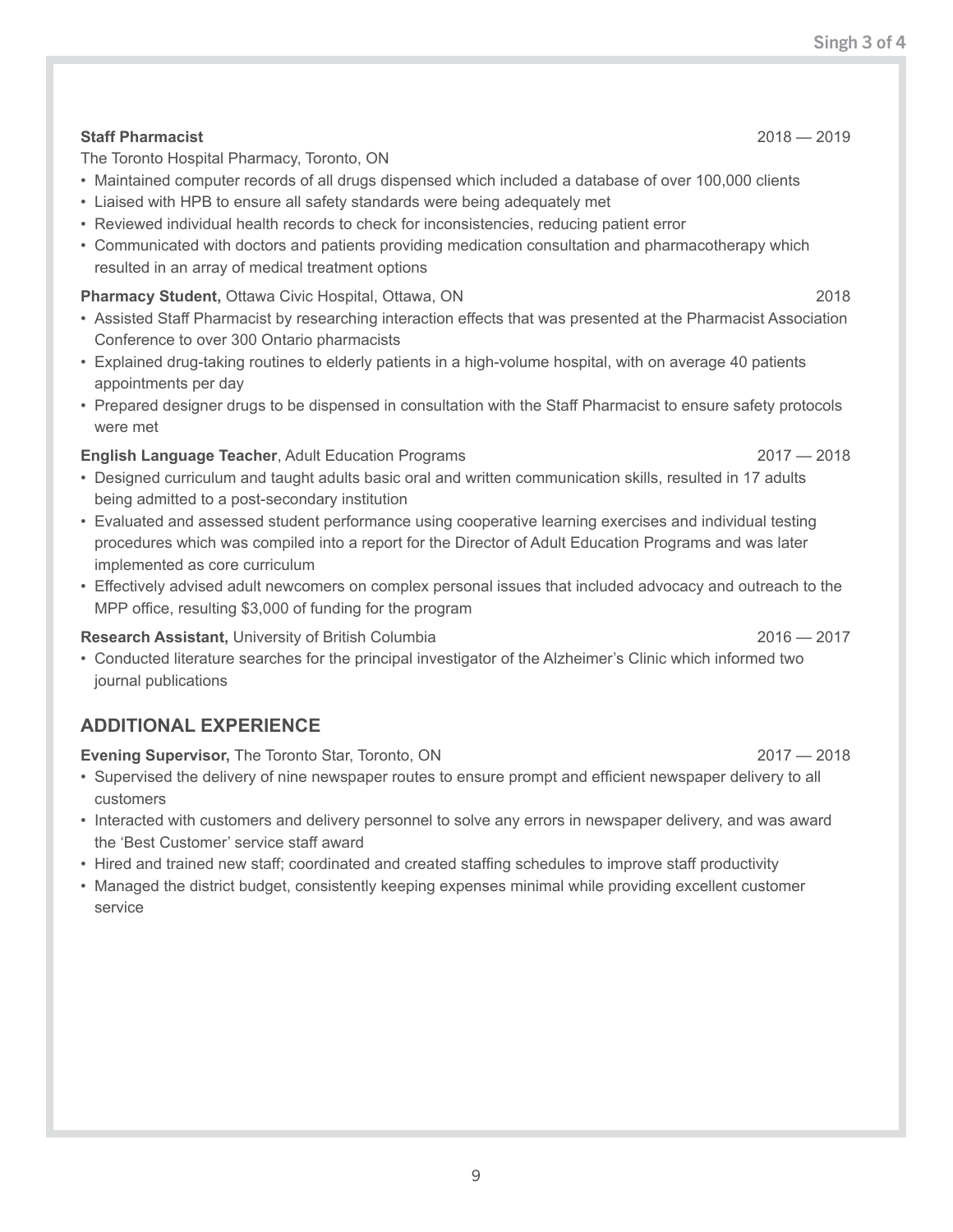#### **PUBLICATIONS AND POSTERS**

Smith S. Enarson T. **"A Cost-Effective Analysis of Carvedilol versus Metorprolol for the Prevention of Mortality in Patients with Stable Chronic Heart Failure."** Faculty of Pharmacy's Poster Presentation, University of Toronto. Toronto, ON (May 2020)

Smith S, Evans M. **Kava Extract for the Treatment of Anxiety: Is There Convincing Evidence for Its Use?**  *Canadian Family Physician* (September 2019)

Marra CA, Smith S. **Guidelines for Evaluating Quality of Life in Patients with Deep Vein Thrombosis.** CSHP Residency Poster Presentation. Vancouver, BC (May 2018)

#### **PRESENTATIONS**

**"What is Bioavailability?"** Pharm D. class presentation. University of Toronto. Toronto, ON (February 2020) **"Should Tamoxifen Be Recommended to Women with Carcinoma in Situ of the Breast?"** Pharm D. Seminar. University of Toronto. Toronto, ON (November 2019)

**"Pharmaceutical Care of Patients with Coronary Problems: The effects of mixing drug treatments."** Pharm. D. class presentation. University of Toronto. Toronto, ON (October 2019)

**"Making Universal Pharmaceutical Care a Reality for HIV Patients."** Presentation to the Board of Directors, Mount Sinai Hospital. Toronto, ON (August 2019)

**"Should Glucosamine Be Used in the Treatment of Osteoarthritis?"** Pharm. D. class presentation. University of Toronto. Toronto, ON (July 2018)

**"Is Raloxifene Effective for the Treatment of Post-Menopausal Osteoporosis?"** Pharm. D. class presentation. University of Toronto. Toronto, ON (February 2017)

**"A Pharmacokinetic Analysis on Verapamil."** Pharm. D. class presentation. University of Toronto. Toronto, ON (October 2016)

#### **MEMBERSHIPS**

| Canadian Pharmaceutical Association                      | $2018$ — present |
|----------------------------------------------------------|------------------|
| Canadian Society of Hospital Pharmacists                 | $2018$ — present |
| Quality of Care Committee, Mount Sinai Hospital, Ontario | $2018$ — present |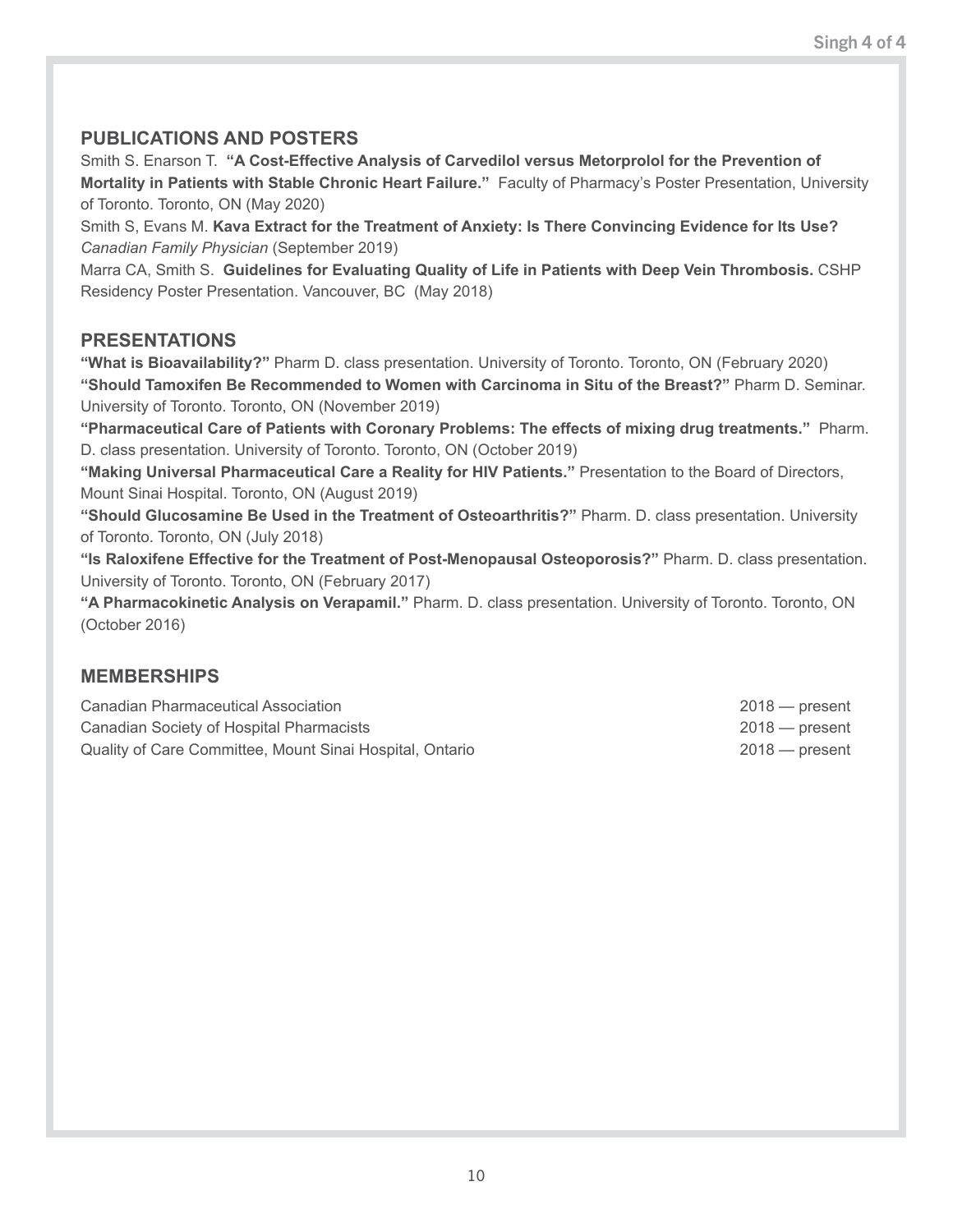### **Phyllis Long**

<span id="page-10-0"></span>3 Ontario St. • Toronto, ON • M3N 3Y7 • Phone 416-123-4567 • p.long@utoronto.ca

#### **PROFESSIONAL PRACTICE EXPERIENCE**

#### **Pharmacotherapy Specialist, Toronto General Hospital 2020 — 2020 — present** • Oversee peritoneal dialysis patients with an interdisciplinary team in an ambulatory clinic

#### **Clinical Pharmacist,** Toronto General Hospital 2019 — 2020

• Coordinated care for peritoneal dialysis patients with an interdisciplinary team in an ambulatory clinic and nephrology patients in the inpatient unit

#### **Clinical Pharmacist**, Toronto Western Hospital 2018 — 2019

- Headed pharmaceutical care to patients in general internal medicine
- Led in education for pharmacy students, medical residents, and other health care professionals
- Preceptor for pharmacy intern

#### **Pharmacy Student, Shoppers Drug Mart 2017 — 2018**

- Oversaw patient counselling and routine follow-up phone calls under the supervision of registered pharmacist
- Organized and conducted an Asthma Clinic Day, an annual event that brings 10,000 pharmacy students from across Canada to learn about the impacts of asthma

#### **Pharmacy Technician**, Shoppers Drug Mart 2016 — 2017 2016 — 2017

• Proactively guided distribution support to pharmacy dispensary to ensure accurate patient medication which being in the top 10% during performance review

#### **TEACHING EXPERIENCE**

| <b>Assistant Professor,</b>                                                       | $2020$ — present |
|-----------------------------------------------------------------------------------|------------------|
| Doctor of Pharmacy Program, Leslie Dan Faculty of Pharmacy, University of Toronto |                  |
| • Course coordinator of PHM 612 Advanced Pharmacotherapy – General Medicine I     |                  |
| • Supervise nephrology rotation                                                   |                  |
| • Instruct diabetes case study seminar; and act as a residency mentor             |                  |
| Instructor,                                                                       | $2019 - 2020$    |
| Doctor of Pharmacy Program, Leslie Dan Faculty of Pharmacy, University of Toronto |                  |
| • Taught pharmacy students and residents at the undergraduate and graduate level  |                  |

- Supervised nephrology rotation
- Facilitated monthly clinical sharing sessions with other pharmacists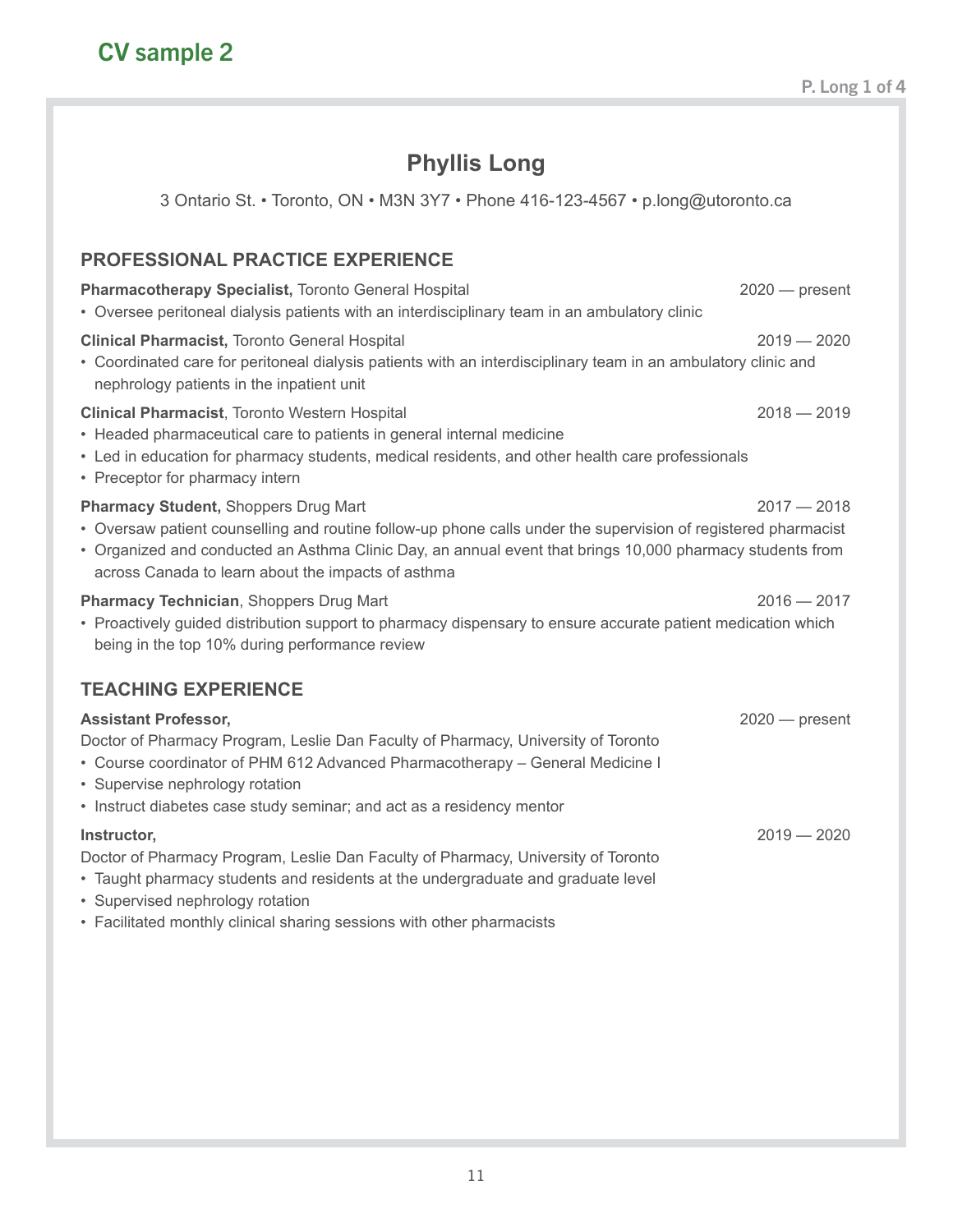#### **ACADEMIC ADMINISTRATIVE EXPERIENCE**

| Journal Reviewer, American Journal of Kidney Diseases<br>• Review submitted scholarly work to ensure the quality of the research, its relevance to the field, and its<br>appropriateness for the journal                                   | $2018$ - present                                |
|--------------------------------------------------------------------------------------------------------------------------------------------------------------------------------------------------------------------------------------------|-------------------------------------------------|
| <b>Member of Admissions Committee, Curriculum Committee, University of Toronto</b><br>• Part of a committee that reviews the current undergraduate pharmacy curriculum and recommends<br>appropriate changes and revisions                 | $2015 -$ present                                |
| <b>EDUCATION</b>                                                                                                                                                                                                                           |                                                 |
| Doctor of Pharmacy, Leslie Dan Faculty of Pharmacy, University of Toronto<br><b>General Hospital Pharmacy Residency, Hamilton Health Sciences</b><br>Bachelor of Science in Pharmacy, Leslie Dan Faculty of Pharmacy University of Toronto | $2018 - 2020$<br>$2016 - 2017$<br>$2012 - 2016$ |
| <b>AWARDS</b>                                                                                                                                                                                                                              |                                                 |
| <b>Instructor of the Year,</b>                                                                                                                                                                                                             | 2019, 2020                                      |
| Doctor of Pharmacy program, University of Toronto                                                                                                                                                                                          |                                                 |
| Apotex/P.A.C.E PharmD Seminar Award,                                                                                                                                                                                                       | 2018                                            |
| Faculty of Pharmacy, University of Toronto                                                                                                                                                                                                 |                                                 |
| <b>Phollies Award,</b>                                                                                                                                                                                                                     | 2015                                            |
| Faculty of Pharmacy, University of Toronto                                                                                                                                                                                                 |                                                 |
| Dean's List Scholar,                                                                                                                                                                                                                       | 2013                                            |
| Faculty of Arts and Science, University of Toronto                                                                                                                                                                                         |                                                 |
| <b>Admission Scholarship,</b>                                                                                                                                                                                                              | 2012                                            |
| Faculty of Arts and Science, University of Toronto                                                                                                                                                                                         |                                                 |

#### **PUBLICATIONS**

**Long P**, Cashin RP, Machado M, Hemels M, Corey-Lisle PK, Einarson, TR. *Treatments for Metastatic Melanoma: Synthesis of Evidence from Randomized Trials.* Cancer Treatment Reviews 2020;33:665-680 Cashin RP, **Long P**, Machado M, Hemels M, Corey-Lisle PK, Einarson, TR. *Advanced Cutaneous Malignant Melanoma: A systematic review of economic and quality of life studies.* Value in Health 2019;11:256-271. Jay RM, **Long P**. *How anticoagulants work.* Techniques in Regional Anesthesia and Pain Management 2019;10:30-39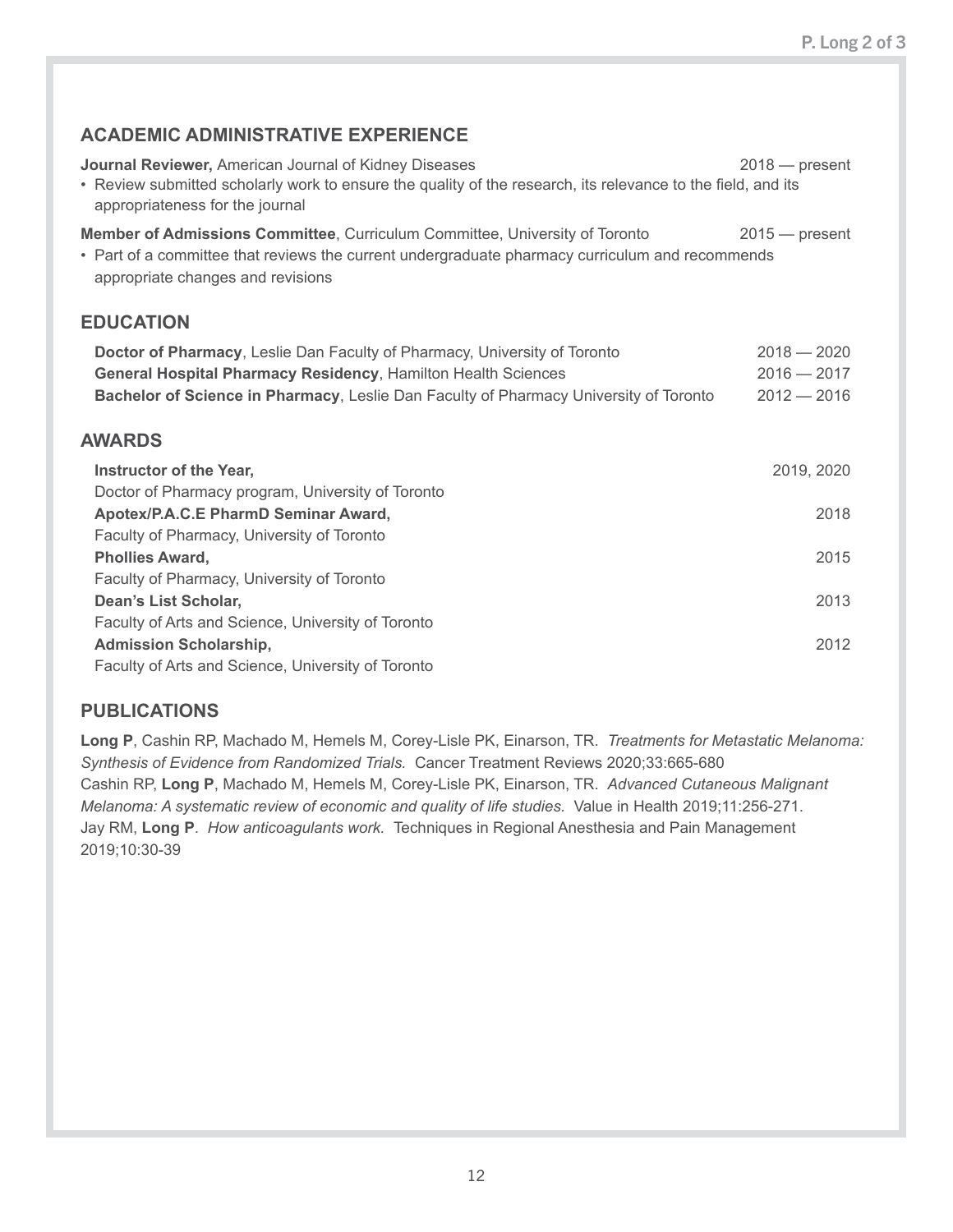#### **POSTERS**

**Long P**, Bargman JM. *Methotrexate Toxicity in PD Patients.* 31st Annual Dialysis Conference, Phoenix, Arizona. February 2019

**Long P**, Bargman JM. *Comparison of Polyethylene Glycol Solution versus Magnesium Citrate/Bisacodyl as Bowel Preparation for Colonoscopy in Peritoneal Dialysis Patients.* American Society of Nephrology, Philadelphia, Pennsylvania. November 2018

Machado M, Cashin RP, **Long P**, Hemels M, Corey-Lisle PK, Einarson TR. *Advanced Cutaneous Malignant Melanoma: Systematic review of Pharmacoeconomic and Quality of Life Studies.* ISPOR 9th Annual European Congress, Copenhagen, Denmark. October 2017

#### **PRESENTATIONS**

*ESAs in ESRD patients.*13th Annual Contemporary Therapeutics Issues in Cardiology, Nephrology, and Diabetes, Toronto, Canada. May 2016

*Management of Hyperparathyroidism & Hyperphosphatemia in Chronic Kidney Disease Patients.* Canadian Society of Hospital Pharmacy Ontario Branch Annual General Meeting, Toronto, Canada. November 2016 *Glitazone Update: Making Sense of the Controversy.* 11th Annual Contemporary Therapeutic Issues in Cardiology, Nephrology, and Diabetes, Toronto, Canada. April 2015

*Estimating GFR.* 10th Annual Contemporary Therapeutic Issues in Cardiology, Nephrology, and Diabetes, Toronto, Canada. April 2014

#### **Doctor of Pharmacy Program Presentations, University of Toronto, 2019 - 2019 - 2020**

- *• American Heart Association Conference Update*. Department of Pharmacy, St. Michael's Hospital
- *• Endocarditis.* Department of Pharmacy, Mount Sinai Hospital
- *• Urine Drug Testing.* Department of Family Medicine, St. Michael's Hospital
- Antibiotic cycling in the ICU: solution to the growing resistance? Faculty of Pharmacy, University of Toronto; Clinical Pharmacology Grand Round, Sunnybrook & Women's College Health Sciences Centre
- *• OTC Simvastatin: Opportunity to cure all or prescription for trouble?* Faculty of Pharmacy, University of **Toronto**
- *• Is high-dose, short-course levofloxacin the new paradigm for treating community acquired pneumonia?*  Faculty of Pharmacy, University of Toronto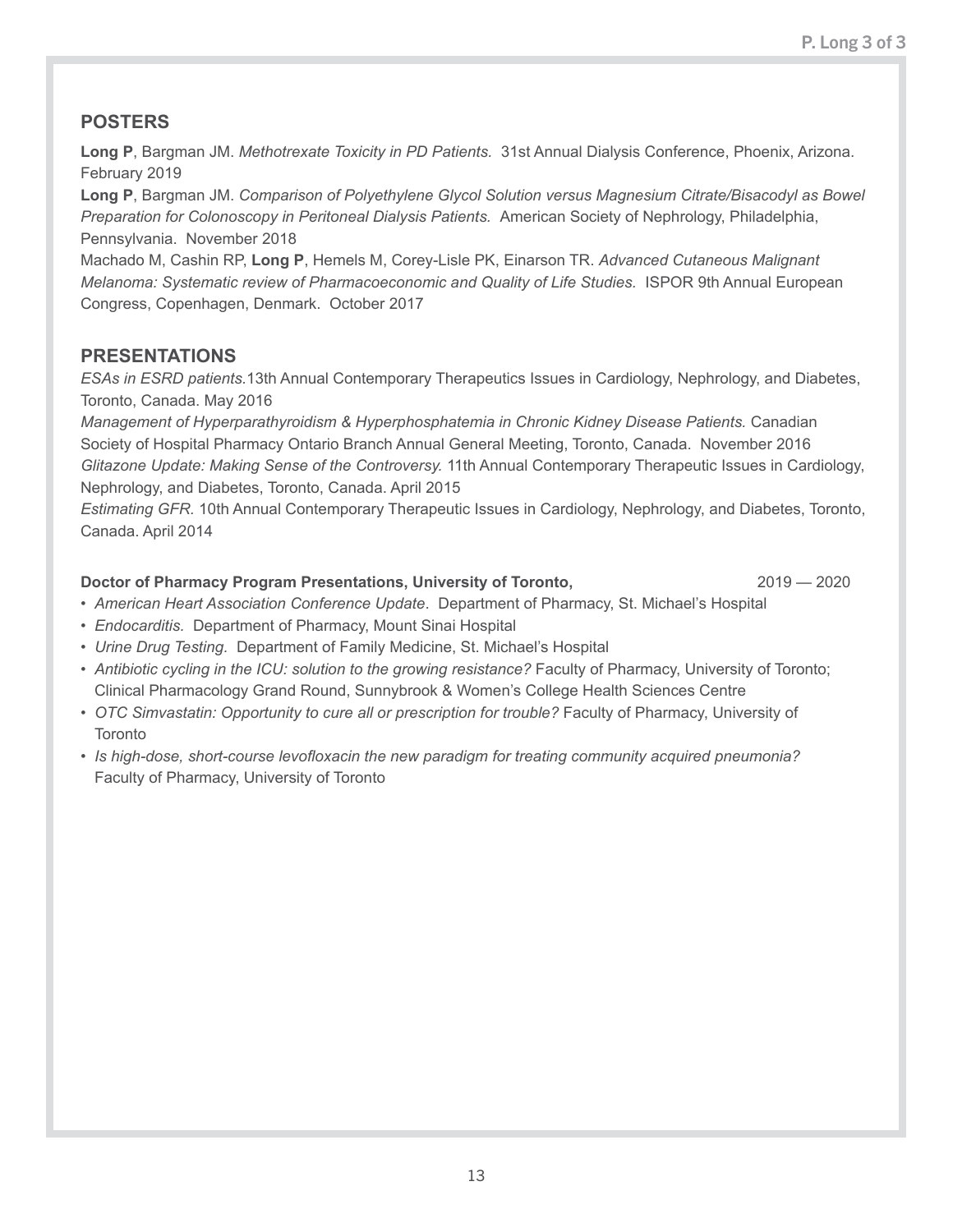### **Quang Luu**

123-145-1928 • qluu@randomemail.com

#### <span id="page-13-0"></span>**EDUCATION**

| $2019 -$ Present | <b>Ph.D. Student, Educational Practices</b>                                      |
|------------------|----------------------------------------------------------------------------------|
|                  | University of Learning                                                           |
|                  | Collaborative Specialization: Educational Learning                               |
| $2017 - 2018$    | <b>Master's of Education, Educational Practices</b>                              |
|                  | University of Learning                                                           |
|                  | Major Research Paper: Digital learning strategies and engagement for students in |
|                  | their final year of study                                                        |
| $2012 - 2016$    | Bachelor of Education, Intermediate/Senior - Physics and Math                    |
|                  | University of Learning                                                           |
|                  | (Certified with the Ontario College of Teachers)                                 |
|                  | <b>Additional Qualification: Special Education Part 2</b>                        |
| $2011 - 2016$    | <b>Honours Bachelor of Science</b>                                               |
|                  | University of Learning                                                           |
|                  |                                                                                  |

#### **HONOURS AND AWARDS**

| \$10,000  | Ontario Graduate Scholarship, September 2020                                       |
|-----------|------------------------------------------------------------------------------------|
| \$9,102.5 | Foundation Fellowship, University of Learning, January 2020                        |
| \$9,102.5 | Foundation Fellowship, University of Learning, September 2019                      |
|           | Student Leadership Award, May 2019                                                 |
|           | Caring in Community Book Award, June 2017. Awarded to an Ontario student who       |
|           | demonstrates a commitment to fostering digital literacy using play-based learning. |

#### **PROFESSIONAL EXPERIENCE**

Sep 2017 — Present **Curriculum Developer** Supporting Career Development of Postsecondary Students

- Editing and revising Ontario Trillium Foundation grant application of upwards to \$30,000 in order to secure funding for future programming
- Spearheading the re-assessment and restructuring of the organization's undergraduate curriculum in order to decrease student attrition rates

#### Jan 2018 — Present **Career Learning Services Facilitator,** University of Learning

- Facilitating career, employment and further education related workshops, panels and group sessions and other events in response to University and student organization needs
- Encouraging peer to peer learning, support and engagement on all aspects of the career development process including self-assessment, researching possible careers, gaining career related experience, creating career action plans and preparing for job or graduate school applications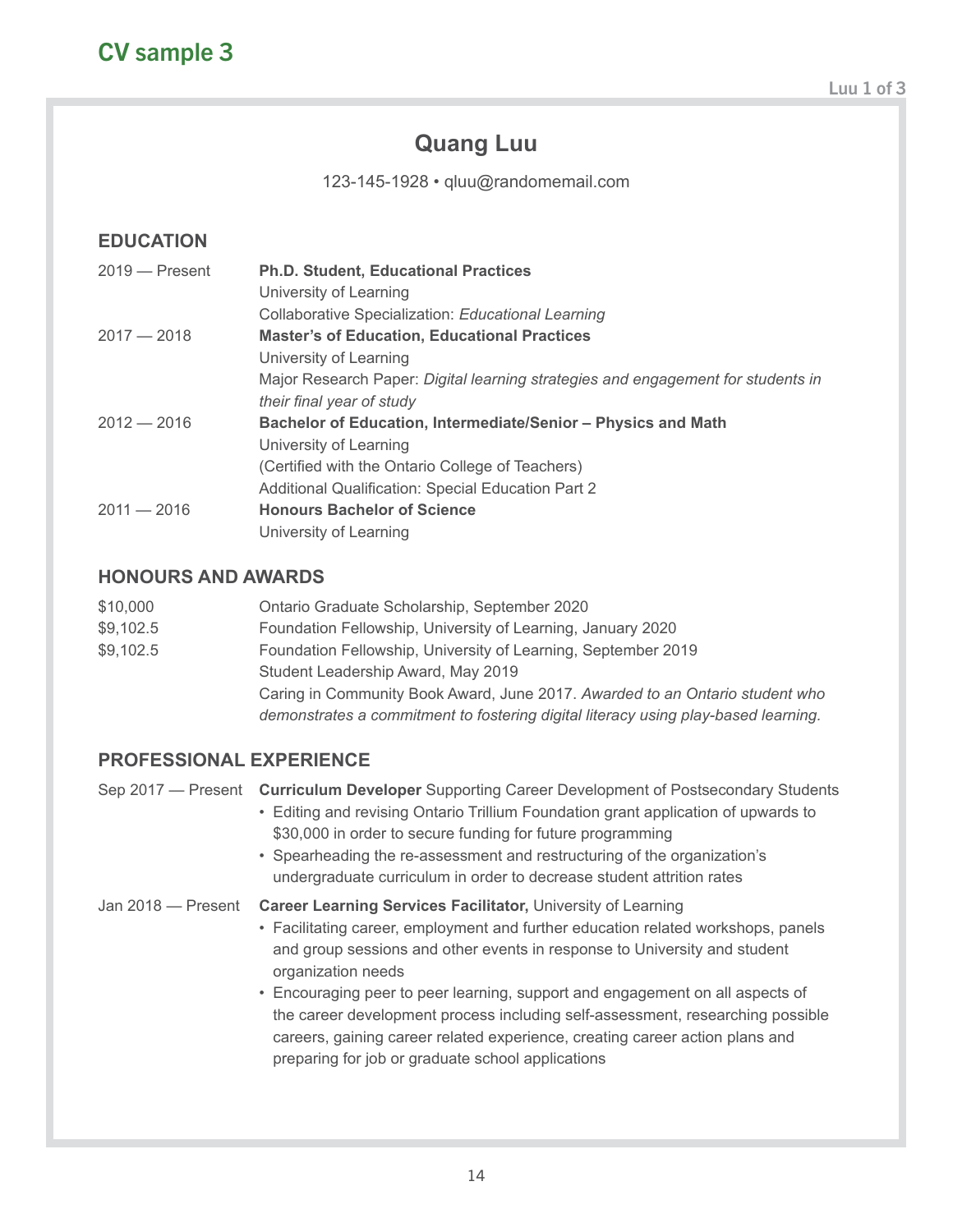#### Sep 2019 — Mar 2020 **Community Development Assistant,** University of Learning

- Supported quantitative and qualitative assessment initiatives related to participant experiences by tracking key indicators such as attendance, status, progress, retention which was culminated into a final report for the Experiential Learning **Coordinator**
- Conducted community partner site visits alongside CDA staff member to strengthen external partnerships and assess areas of strengths and improvements

#### Jan — Sep 2019 **Placement Program Coordinator,** University of Learning

- Administered placement program surveys to graduate students in the Master of Education program; results were compiled into a report for the Vice Dean of Academic Affairs to inform external department review
- Monitored and responded to incoming inquiries in a joint-email account from students and placement partners regarding placement prerequisites to ensure timely responses to student inquiries
- Connected with external partners to ensure Student-Mentor Agreements signed by new and returning placement partners, so that students were covered by the University's insurance policy

#### **RESEARCH EXPERIENCE**

Mar 2020 — Present **Research Coordinator,** Canadian Association of Training and Community-Building

- Evaluating and assessing projects/products and provide written reports of results to the Executive Director to inform future projects to be funded
- Working with the CATCB community of practices develop and execute professional development programs (workshops, webinars), ensuring that organizational member needs are met
- Sep 2020 Present **Graduate Assistant,** University of Learning
	- Collaborating and coordinating with the Master's of Education admissions committee to ensure equitable practices in admissions process by revamping the grading rubrics
	- Conducting cognitive interview with former and current admissions readers to understand interpretations of rubrics on applicant materials; changing the layout and content of rubrics to reflect the institution's mission, visions and values

#### Sep 2019 — Mar 2020 **Graduate Assistant,** University of Learning

- Database entry of literature searches on the various topics, including teacherstudent wellbeing, educational finances, union and board roles and responsibilities to capture the themes emerging from the literature
- Collected and summarized the changes in class size of teachers' collective bargaining agreements from 1998 to present to create graphical trends of changes in class size for group report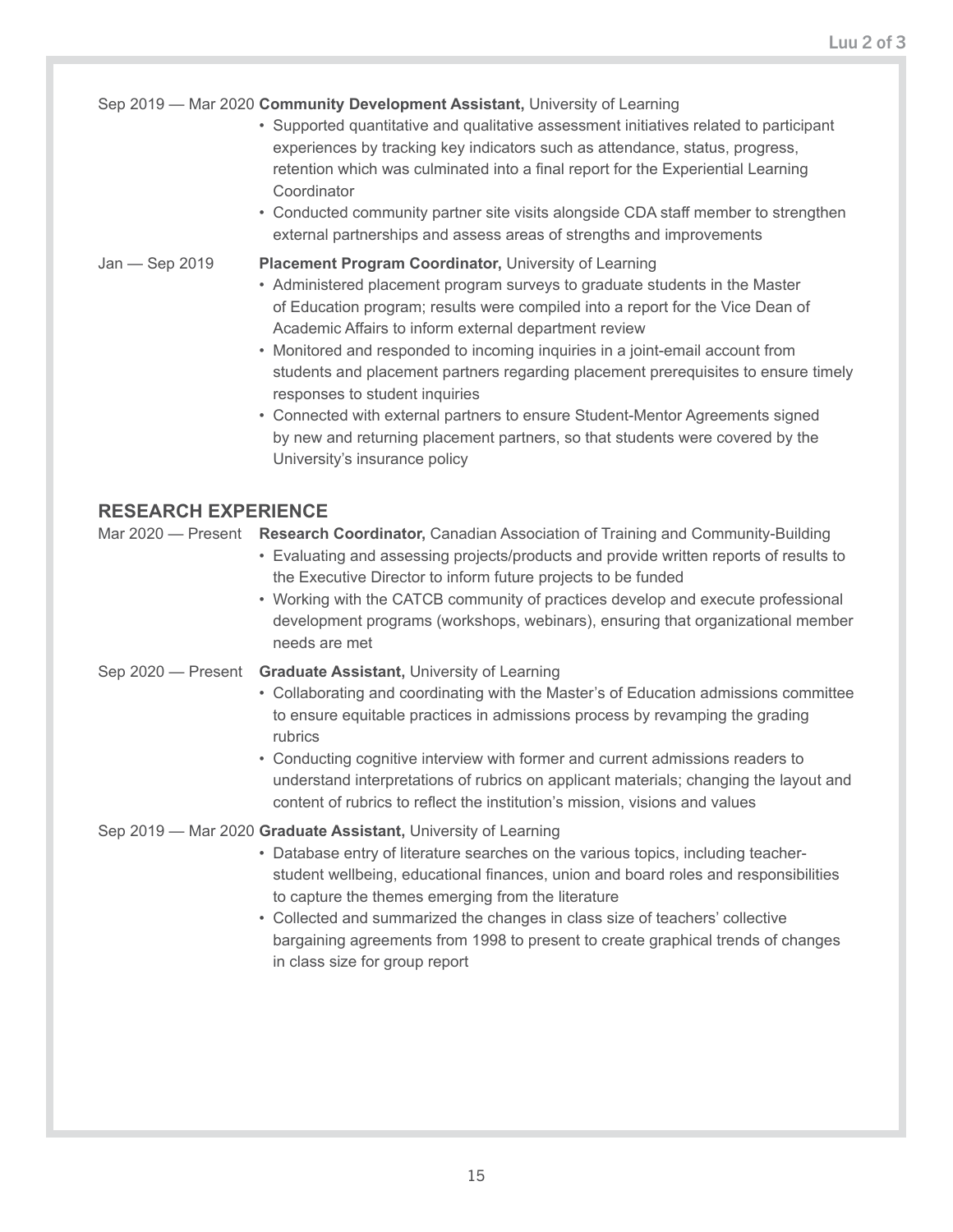#### **PRESENTATIONS**

- 2020 Luu, Q. (2020). "Digital learning strategies and engagement for students in their final year of study." Paper accepted at the Canadian Association of Training and Community-Building Conference.
- 2019 Luu, Q. (2019). "Digital learning strategies: The here, now and future." Paper presented at the Comparative and International Education Society Conference.
- 2019 Luu, Q. (2019). "Digital space, reshaped and transformed." 3-Minute Thesis Competition.
- 2018 Luu, Q. (2018). "Digital leadership in athletic spaces on-campus." Presented at the Canadian Conference for Student Leadership at the University of Learning.
- 2014 Luu, Q. (2014). "Learning strategies for first-year life science students: practices and challenges." Paper presented at the Undergraduate Research Forum at the University of Learning.

#### **PROFESSIONAL ASSOCIATIONS**

2020 Member and Peer Reviewer, Canadian Association of Training and Community-Building 2019 Member, Digital Spaces and International Education Society

#### **PROFESSIONAL SERVICE**

- 2020 Admissions Reviewer for Autobiographical Sketches, Doctor of Medicine at the University of Learning
- 2019 Luu, Q. "Needs Assessment for International, and First Year Students Focus Group, University of Learning, January – April 2019.
- 2018 Luu, Q. and Dee, S. "Reconnecting with Your Motivation." Presenter, University of Learning School of Graduate Studies, October 30, 2018.
- 2018 Luu, Q. "Transitioning to Graduate School." Invite speaker, University of Learning Graduate Life Services, September 24, 2018.
- 2018 Luu, Q. and Asi, J. "Fostering Effective Mentorship in Grad School." Presenter, University of Learning School of Graduate Studies, April 16, 2018.

#### **PROFESSIONAL DEVELOPMENT**

- 2020 Equity, Diversity and Inclusion Staff Training Module
- 2020 Access in Practice Conference: Higher Education Quality Council of Ontario
- 2020 AODA Online Training Module
- 2019 Conflict Transformation & Anti-Oppression Seminar
- 2018 Promoting Digital Teacher Cultural Competencies for Students with Disabilities Seminar
- 2018 Modelling Social Justice for the Community Conference

#### **LANGUAGE**

Intermediate fluency in conversational Cantonese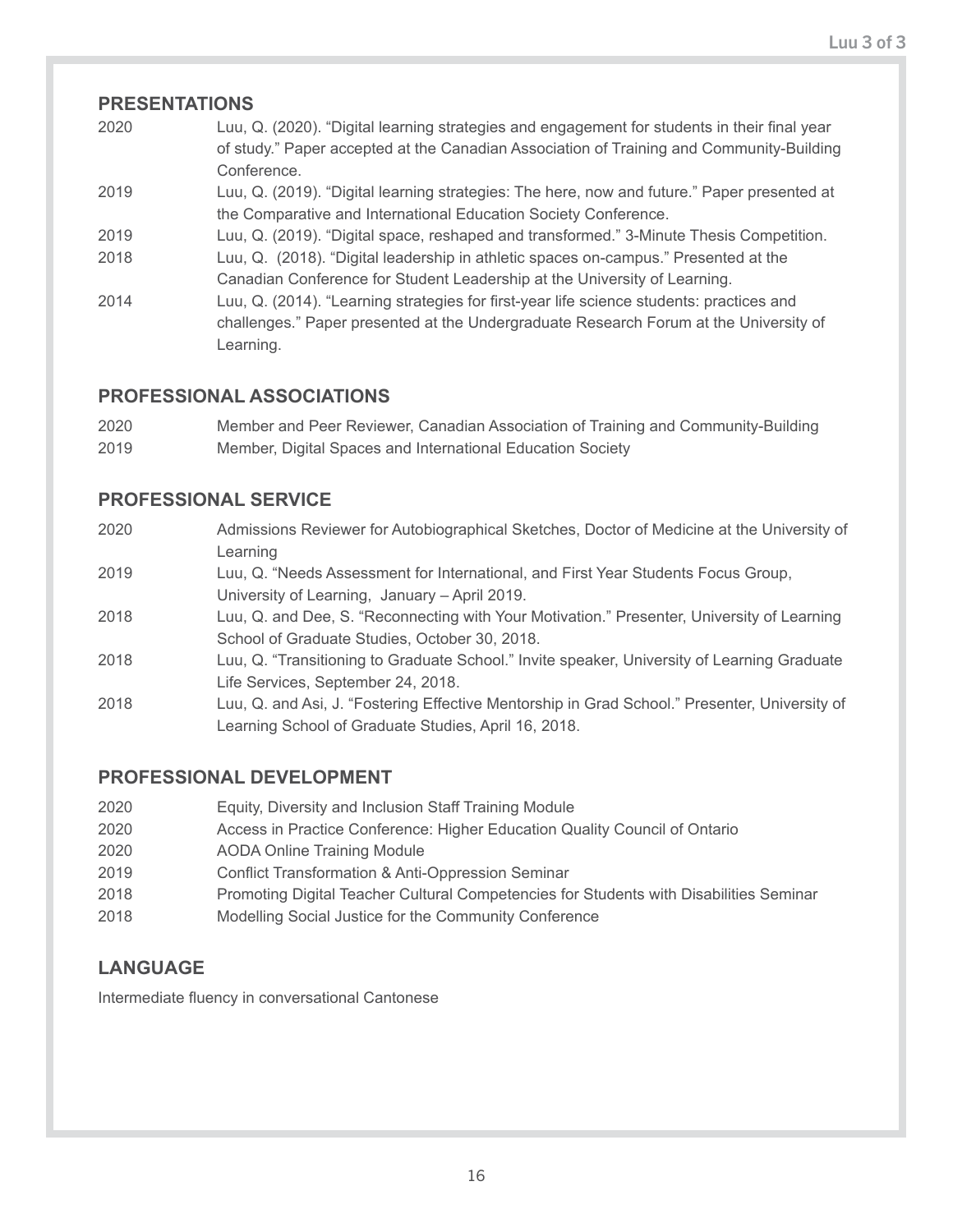## **JAIME SIMONELL**

#### 40 ONTARIO STREET • MARKHAM • ONTARIO L2S 1C6 PHONE 416-321-6789 • FAX 416-656-4567 • E-MAIL J.Simonell@utoronto.ca

#### <span id="page-16-0"></span>**EDUCATION**

**Master of Applied Science, University of Toronto, Human Factors Engineering The Constant Constant Constant Const** Dissertation: Cognitive Models and Environmental Interface Designs Supervisor: Dr. Carine Mendelsson

**Bachelor of Science**, University of Waterloo, Computer Science 2016

#### **TEACHING INTERESTS**

Cognitive Work Analysis, Dynamic Systems Theory, Learning and Mental Models, Human-Computer Interaction, Energy Policies

#### **TEACHING EXPERIENCE**

**Course Instructor**, Interactive Computational Design, University of Toronto, Summer 2020

- Designed curriculum, chose text and prepared course materials for a class of 120 students on the role of computational design, resulted in winning the Course Instructor of the Year in 2020 from the University of Toronto Course Instructor Association
- Developed, and delegated assignment, and exam grading to teacher assistants, providing comprehensive guiding rubrics to ensure marking consistency
- Held office hours and provided weekly online support for classes to ensure student understanding and learning of course materials were met in accordance with department guidelines

**Course Instructor**, Designing Interfaces, York University, Winter 2020

- Designed curriculum, chose text and prepared course materials for a class of 30 students in a practicum based course to ensure practice-based learning prior to field placement
- Created assignment outlines and rubrics to ensure student learning outcomes aligned to course, and departmental expectations
- Held office hours and provided weekly online support for classes which 86.7% of students noted as being extremely helpful to their learning in a mid-course evaluation

**Teaching Assistant,** Digital Analysis, University of Toronto, Fall 2019

- Graded assignments and exams to provide tailored feedback based on course expectations and outcomes
- Held tutorials for up to 30 students including creating supporting materials for lectures which was met with positive feedback from students, with 90% of students reporting strongly agreed in the role of the tutorial supporting their learning
- Managed online discussion forum for student queries which had an active daily rate of 30 student posts per day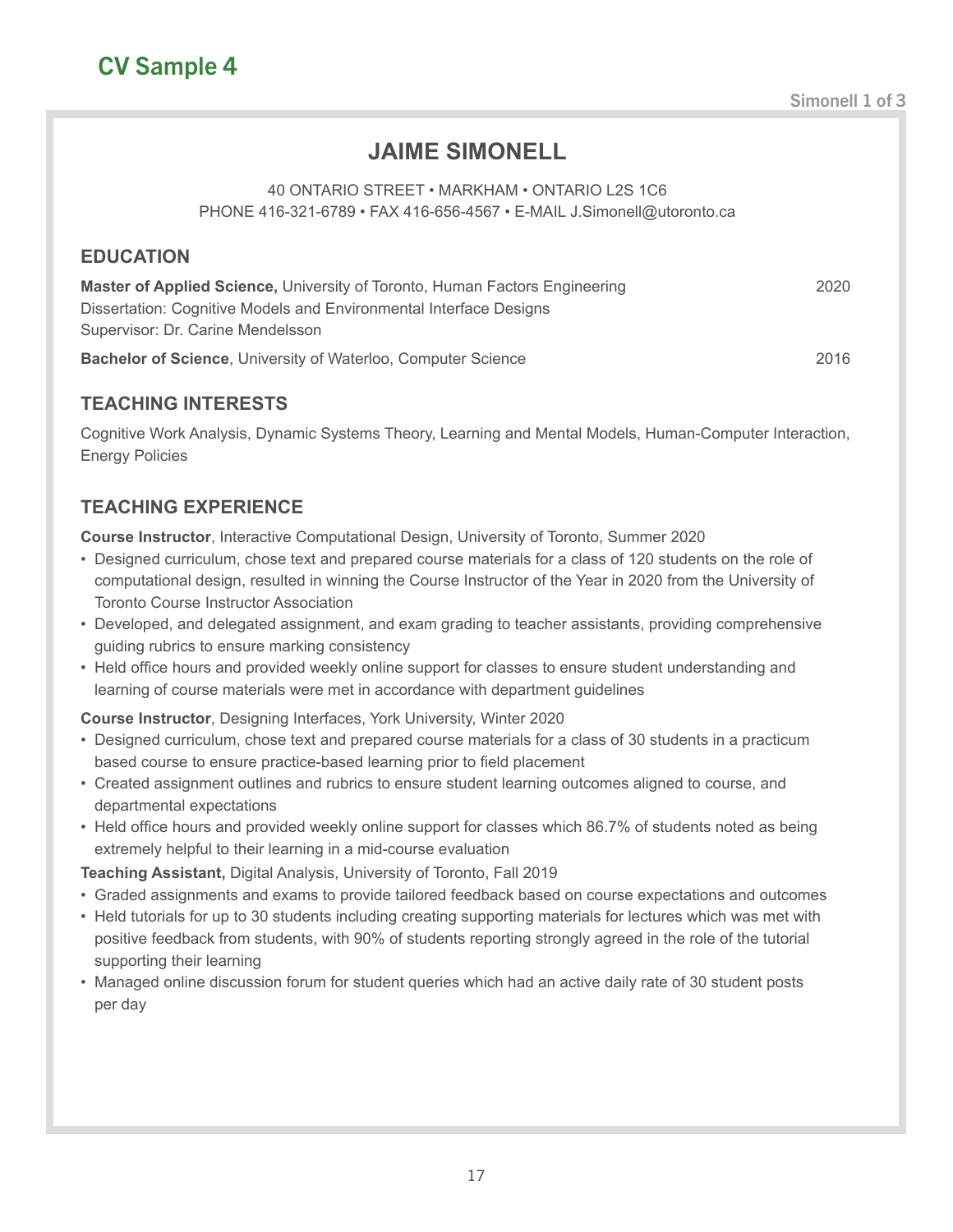**Introduction to Information Technology,** University of Toronto, Winter 2019

- Provided laboratory supervision and instruction for a class of 90 to ensure Environmental Health and Safety guidelines were met
- Developed a test scheme to grade performance of final circuit project, which led to a requested presentation

#### **PROFESSIONAL DEVELOPMENT – INSTRUCTOR TRAINING**

- University of Toronto, MIE 3002: Engineering Teaching and Learning Course, 2019
- University of Toronto, Teaching Assistants' Training Program, 2019
- University of Waterloo, Certificate in University Teaching, 2018

#### **RESEARCH EXPERIENCE**

#### **Research Assistant**

Department of Industrial Engineering, University of Toronto, 2018–2020

- Conducted research in the area of Cognitive Models and Noise Interface Design under the supervision of Dr. C.M.Simon, which led to 2 conference presentations and 1 peer-reviewed publication
- Assessed designs for ecological compatibility with operators to improve output efficacy

#### **Research Assistant**

Department of Computer Science, University of Waterloo, 2016–2018

- Conducted research in the area of Visual Perception and Interface Design under the supervision of Dr. V.J. Malcom, which led to 3 conference presentations
- Provided potential designs for review within limited time frames which informed the team's interdisciplinary approach to building prototypes

#### **Research Assistant**

Department of Mathematics, University of Waterloo, Summer 2016

- Conducted research on Mathematical models to assess risks under the supervision of Dr. F. M. Kunthalini which was the basis for the literature review for the Projections Model Project in collaboration with the Physics department
- Utilized mathematical models to find the intersection of minimal risks that led to assessing and finding gaps in the literature to inform future studies

#### **PROFESSIONAL EXPERIENCE**

**Human Factors Engineer**, Canada Energy Inc, 2020–present

- Review designs for equipment for nuclear power plants and provide input on human factors designs' sustainability which led to improved energy output of 23%
- Conduct research project for sensory input and operator's performance within a team of four

#### **PUBLICATIONS**

#### **Refereed conference papers**

- Simonell, J. (2019). "Noise Impact on Ecological Design." *Proceedings of the Human Factors and Ergonomics Society 30th Annual Meeting,* pp. 211–290. Los Angeles, CA: USA.
- Simonell, J., Tippits, S., & Donald, A. (2019). "Human Factors Project." *Proceedings of the 20th Annual Conference of the American Nuclear Society.* Los Angeles, CA: USA.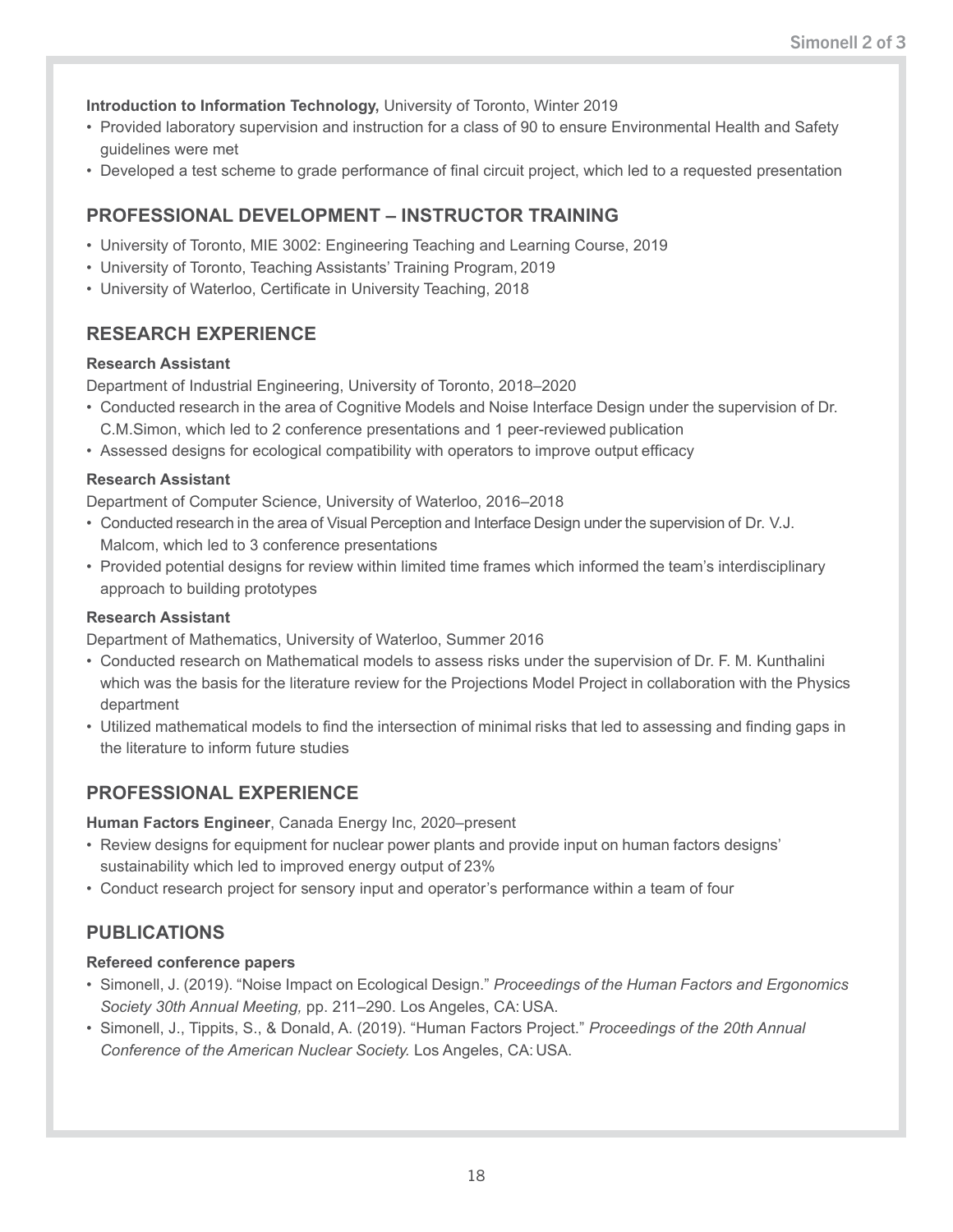#### **Non-refereed papers and poster presentations**

- The SDK Inventory: A tool for capturing Worker Competencies. 40th Annual Meeting of the Human Factors and Ergonomics Society. September 16–20, 2019. Los Angeles, CA: USA.
- Interface Design. Human Factors Seminar Series. January 1, 2019. Energy Canada, Brampton, Ontario: Canada.

#### **Presentations**

User friendly designs. SEEE-ABD 2018 – Professional Workshops, June 3, 2018. Toronto Hilton Hotel, Toronto, Canada (Assisted with professional workshop at SEEE-ABD 2018 with Dr. Frank A. MacAlistair)

#### **ACADEMIC COMMUNITY INVOLVEMENT**

#### **Conferences organization and committee work**

- Vice-president, Volunteer committee and speaker's bureau of the Ergonomics Society, 2019–2020
- Chair, Cognition and Work Displays session: Engineering and Technical Group, Human Factors and Ergonomics Society 49th Annual Meeting, 2018
- Conference Organizer, 5th Annual Inter-University Session on Human Factors Engineering, University of Toronto, Toronto, Canada, 2018
- Student Chapter President for the Computer Science Union, Department of Computer Science, University of Waterloo, 2015–2016
- Chair, Waterloo Computer-Human Interaction student chapter–Association for Computing Machinery, Uni- versity of Waterloo, 2014–2015

#### **EDITORIAL AND REVIEWER EXPERIENCE**

- Reviewer, Omega: The International Journal of Management Science, Fall 2018
- Reviewer, Conference papers for the Human Factors and Ergonomics Society 49th Annual Meeting, Cognitive Engineering and Decision-Making Technical Group, 2018

#### **AWARDS**

- NSERC Postgraduate Scholarship B (PGS-B and PGS-A) Research Award, 2019
- Glyim Williams Scholarship (for academic achievement). Department of Mechanical & Industrial Engineering, University of Toronto, 2018–2019
- Mary H. Beatty Fellowship: Entrance scholarship. School of Graduate Studies, University of Toronto, 2018
- Graduating Class Academic Award (top 10%), University of Waterloo, 2016

#### **PROFESSIONAL MEMBERSHIPS**

- Association of Canadian Ergonomics, 2018–present
- Human Factors and Ergonomics Society, 2018–present
- Institute of Electrical and Electronics Engineers, 2016–present
- Association for Computing Machinery, 2014–2016

#### **LANGUAGES**

- Fluently bilingual in English and French
- Certificate of bilingualism French and English, University of Waterloo, June 2016